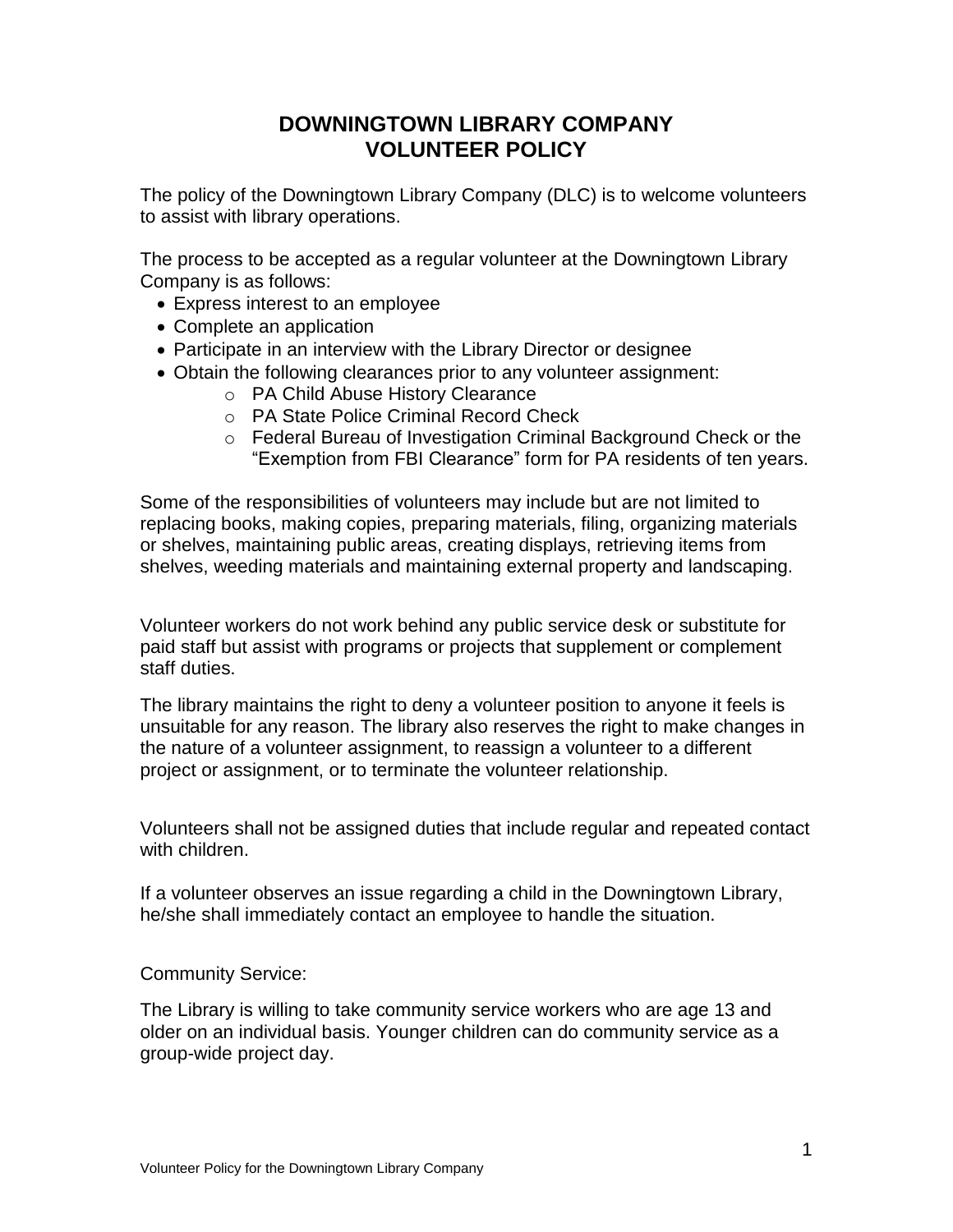Community service time spent at the Library usually involves routine tasks that include but are not limited to: assisting with programs, cleaning, cutting materials, and helping organize events.

Court-ordered Community Service:

Official court documentation must be provided upon application for service hours. The Library Director will review the application and approve or deny the request. Court-ordered community service usually involves tasks such as dusting, sweeping outside, shoveling snow, etc. By policy, the Library does not take court-ordered community service workers who have been convicted of the following crimes: felonies, sexual assault or predation, violent crimes, or theft.

> Adopted January 21, 2016 Revised December 13, 2018